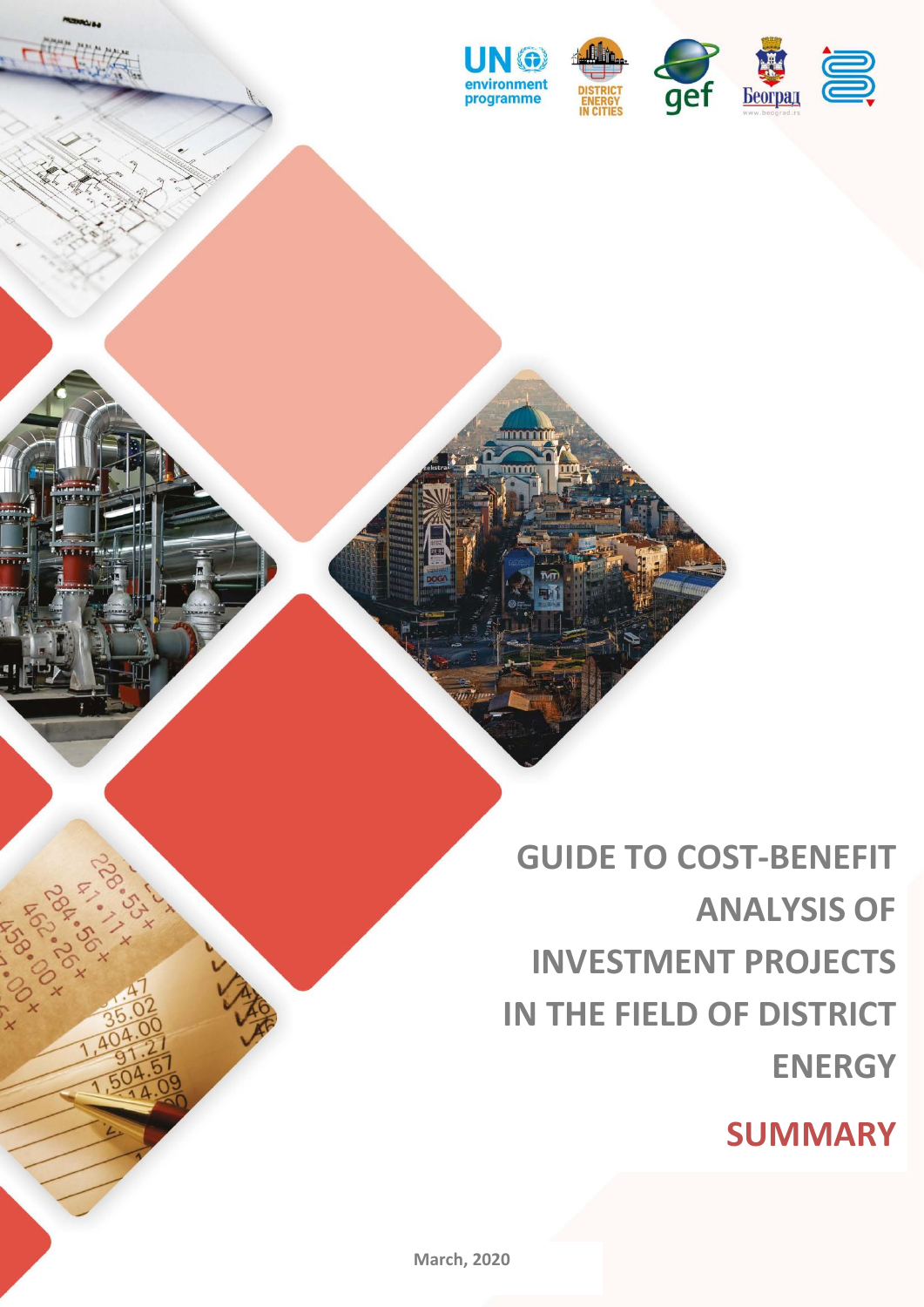| <b>Title</b>       | Guide to cost-benefit analysis of investment projects in the field of district energy                                                 |
|--------------------|---------------------------------------------------------------------------------------------------------------------------------------|
| <b>Client</b>      | <b>UN Environment Programme</b>                                                                                                       |
| <b>Status</b>      | Final version, SUMMARY                                                                                                                |
| <b>Prepared by</b> |                                                                                                                                       |
|                    | Center for Energy, Environment and Resources, CENER21<br>E-mail: info@cener21.ba                                                      |
|                    | <b>ENOVA, Engineers and Consultants, Sarajevo</b><br>E-mail: info@enova.ba<br>CONSULTANTS AND ENGINEERS<br>Telephone: +387 33 279 100 |
|                    | Faculty of Mining and Geology, University of Belgrade<br>E-mail: dejan.ivezic@rgf.bg.ac.rs                                            |
| <b>Date</b>        | March, 2020                                                                                                                           |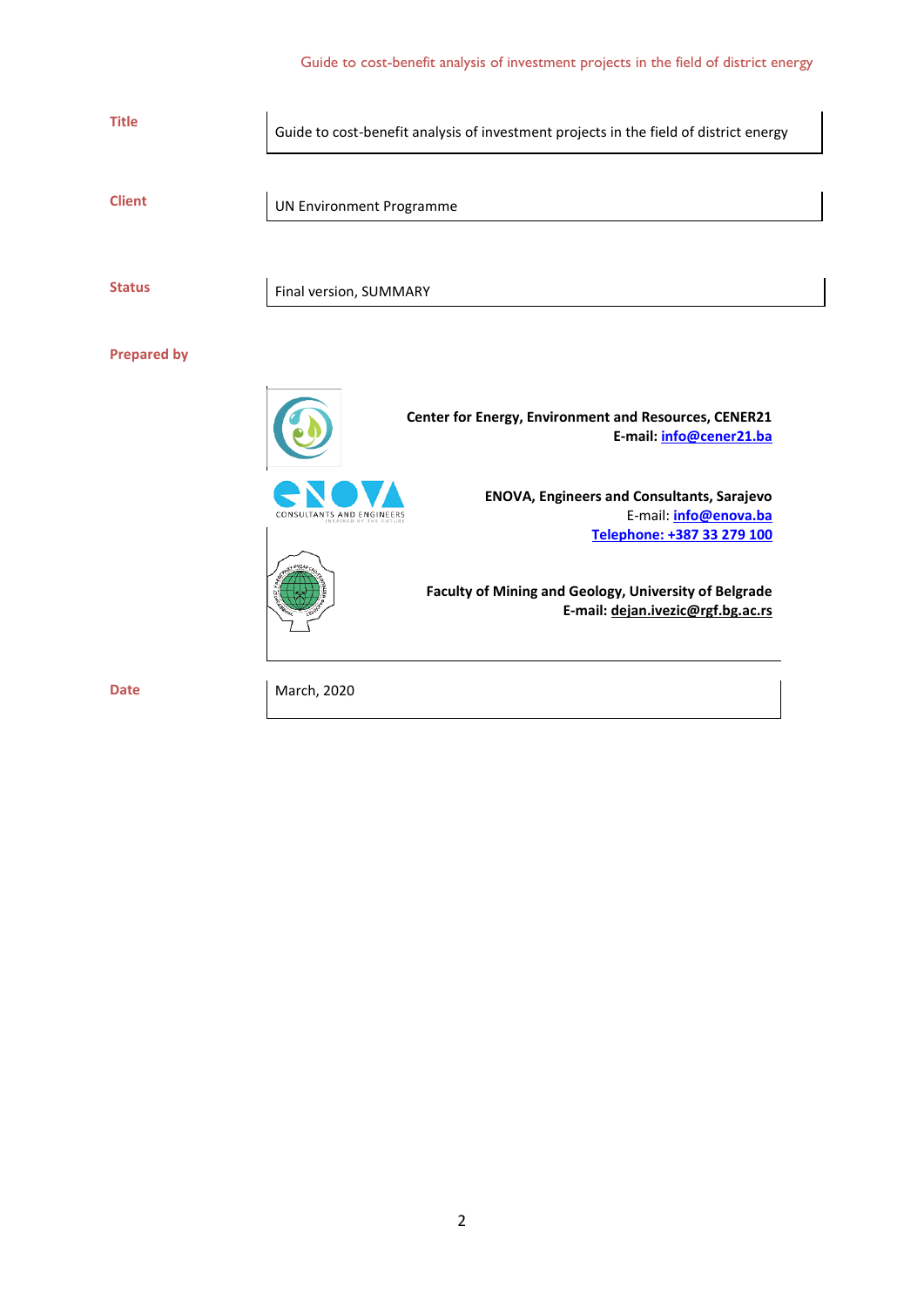# **CONTENTS**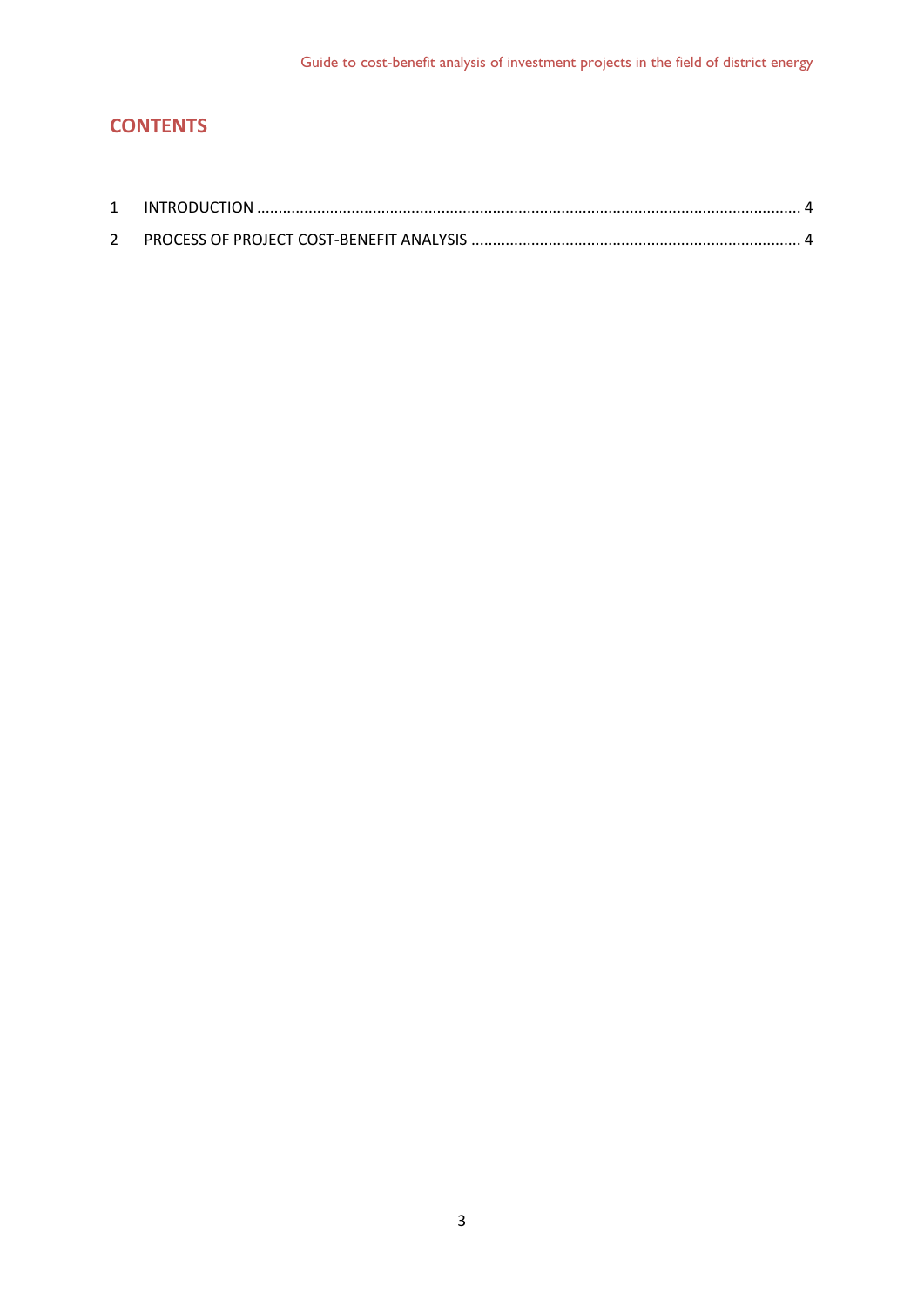# <span id="page-3-0"></span>**1 INTRODUCTION**

Cost-benefit analysis (CBA) is an analytical tool used to compare and select the optimal project idea among several of them, through evaluation and comparison of economic benefits and costs of each project idea. The goal of CBA is to enable efficient allocation of resources through selection of the project optimal for society with respect to possible alternatives.

This guide to cost-benefit analysis of investment projects in the field of district energy provides basic steps which need to be implemented in the process of performing CBA, and it was developed within the Initiative implementing a three-year project under the title "Increasing Investments in District Heating Power Systems in Cities - SEforAll Energy Efficiency Accelerator", when 4 pilot countries: China, Chile, India and the Republic of Serbia were selected. The global objective of this Initiative is to provide sustainable, available and sufficient energy for everyone by 2030, while doubling energy efficiency and usage of renewable energy sources. The City of Belgrade was selected to implement the project of improving the district heating system in the Republic of Serbia, as a city in which a *deep-dive* analysis of the system is performed. The project of improving the district heating system is implemented as a part of a global project whose main objective is providing support to the City of Belgrade and the public utility company "Beogradske elektrane" in the process of district heating system modernization and expansion.

# <span id="page-3-1"></span>**2 PROCESS OF PROJECT COST-BENEFIT ANALYSIS**

The process of performing CBA includes three units, which are presented hereinafter:

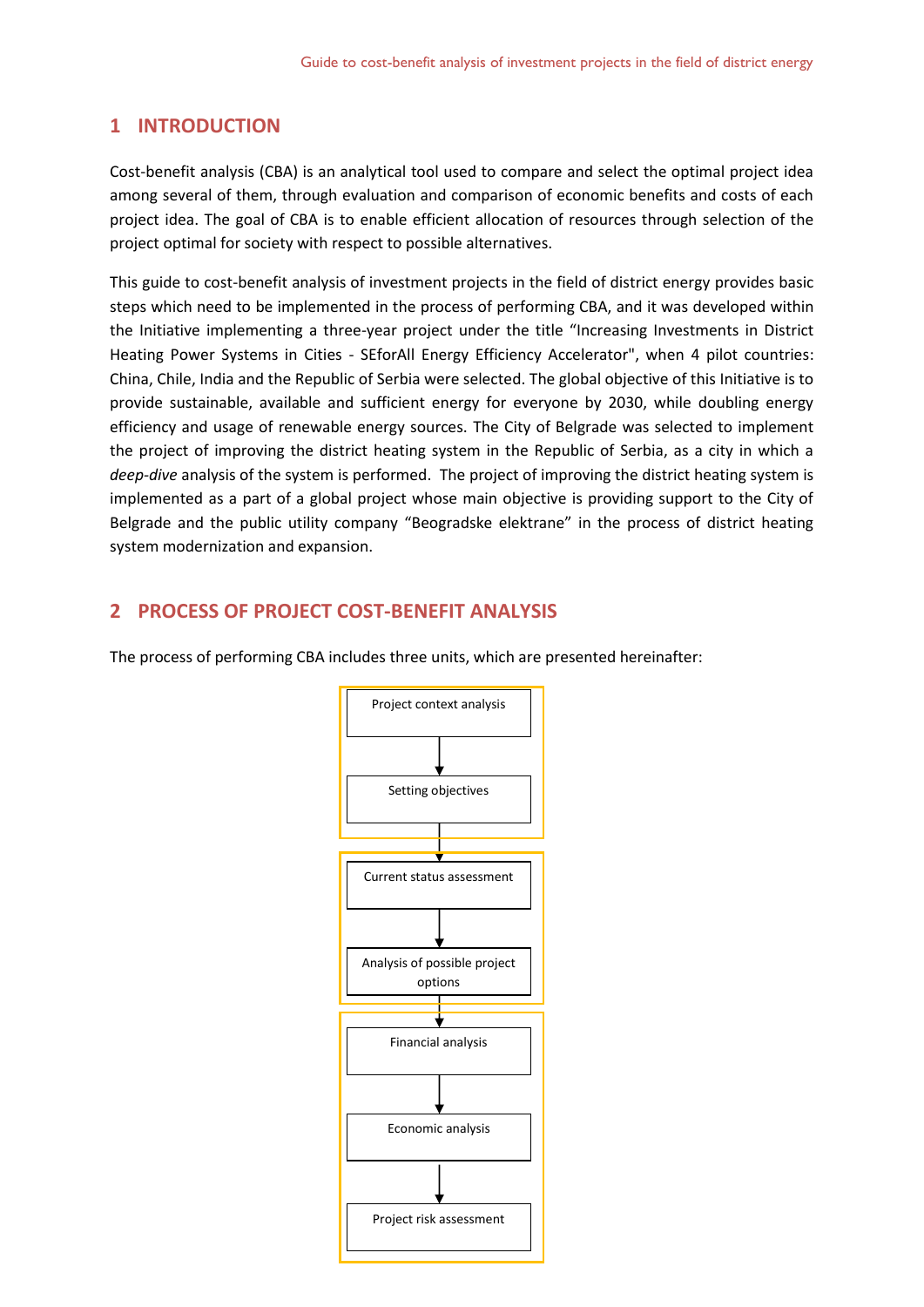Introductory considerations are provided and relevant objectives are set within the first unit. The second unit focuses on the analysis of the current status and possible project options in accordance with the identified situation, while the third unit focuses on financial and economic parameters together with project risk assessment. This Guide describes the implementation of each of the above mentioned steps.

#### **Step 1: Project context analysis**

The first step in performing CBA includes a description of the context in which the project should be implemented, which includes analyses of project-specific socio-economic aspects, institutional environment, existing infrastructure relevant for the project implementation and development plans, service markets resulting from the project, existing operating costs, and other information and statistical data relevant for the project implementation.

More specifically, project context analysis is crucial to assess future project benefits, number of project beneficiaries, and other key parameters for assessing project level.

## **Step 2: Determining project objectives**

Following the analyses mentioned in the step 1, regional and/or sectoral needs which may be included into the project must be assessed. The assessment of needs further builds on the context description and provides a basis for setting objectives. A clear definition of project objectives is necessary to identify project effects which shall be further assessed in CBA and to verify project relevance.

#### **Step 3: Project identification**

The third step in the process of performing CBA involves project identification, which includes the following:

- Identification of physical elements and activities to be implemented in order to provide services
- Identification of the body responsible for project implementation
- Identification of the scope of influence, end beneficiaries and participants.

#### **Step 4: Technical feasibility and environmental effects**

Detailed information should be provided regarding the following:

- Demand analysis;
	- o current demand estimate (based on statistics)
	- o future demand estimate (based on reliable forecasting models)
- Option analysis;
	- o defining the option "business as usual" (BAU): in order to select the best option, it is useful to describe the basic scenario;
	- o defining the option "do minimum" which shall be compared with BAU;
	- o defining other possible alternatives "do something"
- Environmental and climate change considerations;
- Technical design, cost estimate and implementation schedule;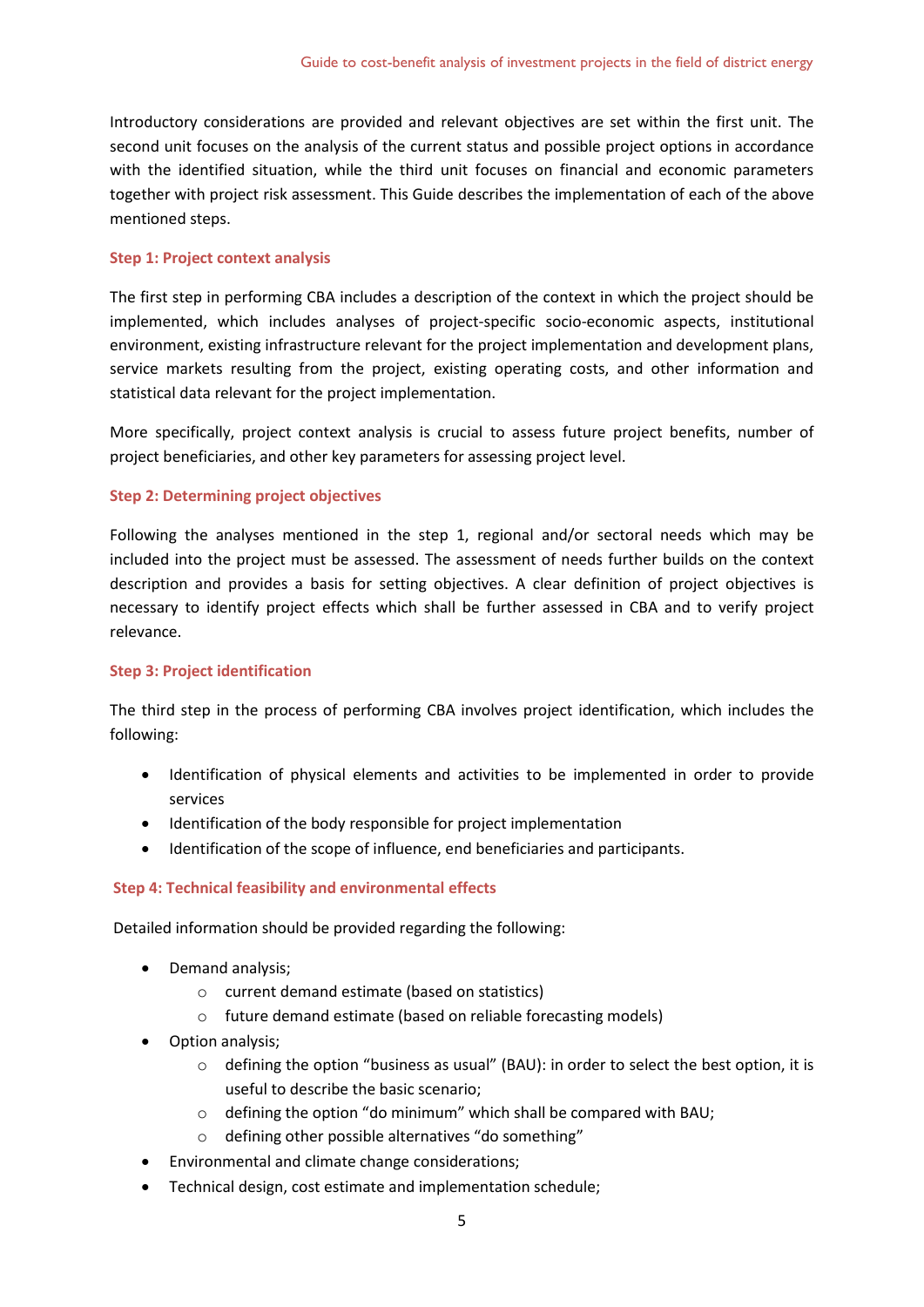- o location,
- o technical drawing
- o production plan
- o cost estimates
- o implementation schedule.

## **Step 5: Financial analysis**

In addition to the calculation of financial indicators, profitability of the project and its financial sustainability, which is one of key prerequisites for project feasibility, are also determined.

Basic steps in performing a financial analysis include the following:

- 1. Investment cost estimate;
	- initial investment,
	- investment maintenance,
	- residual value;
- 2. Estimate of operating costs and revenues;
	- fixed.
	- variable,
	- financing costs (if the project is funded from external sources of financing, e.g. credit);
- 3. Cash flow projection and project profitability and sustainability analysis (for the purpose of project profitability and sustainability analysis).

# **Step 6: Economic analysis**

Economic analysis is based on costs and revenues estimated in financial analysis, which are translated into social costs and benefits through economic analysis.

Costs and revenues estimated in financial analysis are translated into social costs and benefits in two manners:

- in case of disturbed market conditions, the amounts of costs and revenues are converted into market values by their adjustment with respect to taxes, fees, customs duties, transfers and other fiscal levies;
- in case of environmental, social or health costs and benefits of the project, for which there is no established market, an assessment of their monetary values is performed by applying various methods, which are, most often, willingness to pay and willingness to accept.

Standard Conversion Factor and Shadow Wage Rate are used to convert the amount of costs and revenues estimated in the financial analysis into market values. After calculating SCF and SWR, costs estimated in the financial analysis are translated into market values. An economic cash flow projection is then provided. Economic NPV (ENPV) and economic IRR (EIRR) are calculated based on the economic cash flow. These indicators are used to analyze project profitability from the economic (social) aspect.